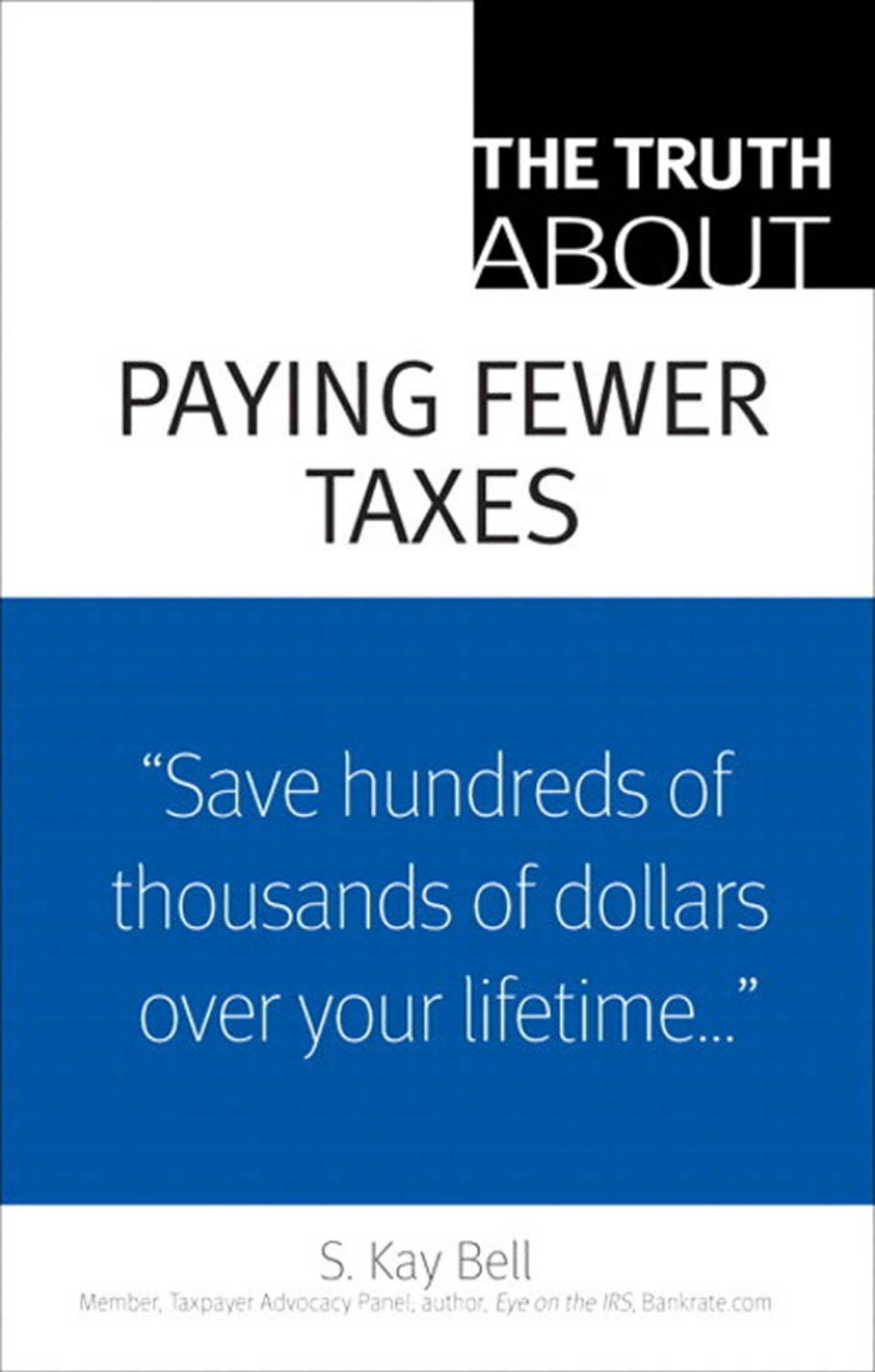© 2009 by Pearson Education, Inc. Publishing as FT Press Upper Saddle River, New Jersey 07458

This book is sold with the understanding that neither the author nor the publisher is engaged in rendering legal, accounting or other professional services or advice by publishing this book. Each individual situation is unique. Thus, if legal or financial advice or other expert assistance is required in a specific situation, the services of a competent professional should be sought to ensure that the situation has been evaluated carefully and appropriately. The author and the publisher disclaim any liability, loss, or risk resulting directly or indirectly, from the use or application of any of the contents of this book.

FT Press offers excellent discounts on this book when ordered in quantity for bulk purchases or special sales. For more information, please contact U.S. Corporate and Government Sales, 1-800-382- 3419, corpsales@pearsontechgroup.com. For sales outside the U.S., please contact International Sales at international@pearsoned.com.

Company and product names mentioned herein are the trademarks or registered trademarks of their respective owners.

All rights reserved. No part of this book may be reproduced, in any form or by any means, without permission in writing from the publisher.

Printed in the United States of America

First Printing January 2009

ISBN-10 0-13-715386-4 ISBN-13 978-0-13-715386-2

Pearson Education LTD.

Pearson Education Australia PTY, Limited. Pearson Education Singapore, Pte. Ltd. Pearson Education North Asia, Ltd. Pearson Education Canada, Ltd. Pearson Educatión de Mexico, S.A. de C.V. Pearson Education—Japan Pearson Education Malaysia, Pte. Ltd.

Library of Congress Cataloging-in-Publication Data

Bell, S. Kay, 1956- The truth about paying fewer taxes / S. Kay Bell. p. cm.

 ISBN 0-13-715386-4 (pbk. alk. paper) 1. Income tax--United States. I. Title. HJ4652.B36 2009 343.7305'2--dc22

Vice President, Publisher Tim Moore

Associate Publisher and Director of Marketing Amy Neidlinger

Executive Editor Jim Boyd

Editorial Assistant Myesha Graham

Development Editor Russ Hall

Operations Manager Gina Kanouse

Digital Marketing Manager

Julie Phifer

Publicity Manager Laura Czaja

Assistant Marketing Manager Megan Colvin

Cover and Interior Designs Stuart Jackman, Dorling Kindersley

Design Manager Sandra Schroeder

Managing Editor Kristy Hart

Project Editor Jovana San Nicolas-Shirley

Copy Editor Water Crest Publishing, Inc.

Proofreader San Dee Phillips

Senior Compositor Gloria Schurick

Manufacturing Buyer Dan Uhrig

2008039901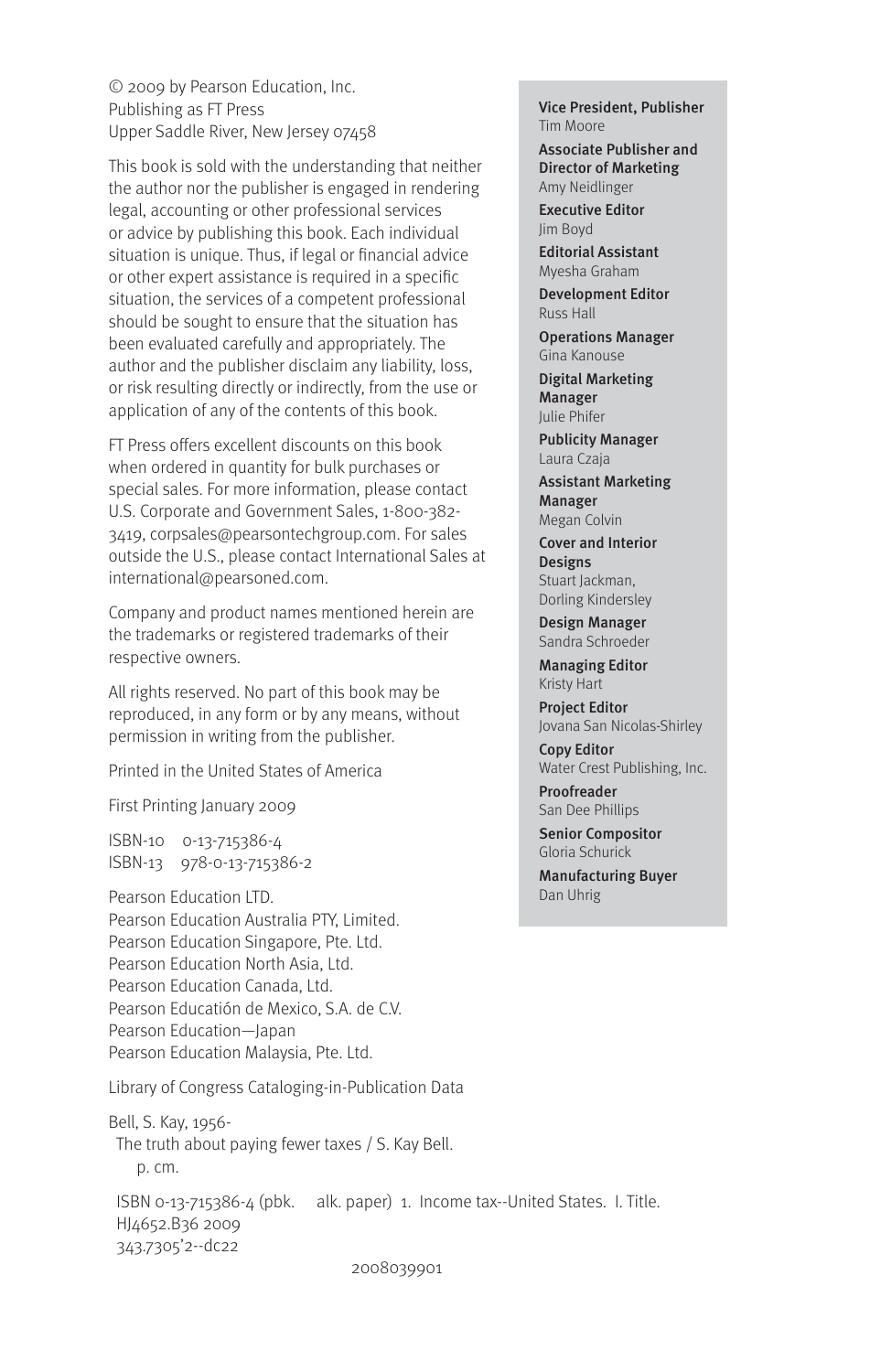#### **Introduction**

Every year, more than 130 million Americans face one of life's most dreaded tasks: filing their federal income tax returns.

But the truth about taxes is that they are much more than a oncea-year ordeal. They are constant, albeit uninvited, companions in our lives.

Taxes and their real-life effects began on day one, when our delivery room cries signaled a new tax break for our parents. And taxes continue to share our lives as we get and change jobs, start our families, increase our assets, and make plans to help ensure the financial future of our heirs.

At every one of these major milestones, the tax opportunities and pitfalls are myriad and their financial implications are huge. Yet most of us try to deal with taxes as little as possible. Typically, we put off the intimidating and maddening task of tax filing until the last minute. Worse, we put off tax planning completely. The trouble with this all-too-prevalent attitude is that the cost is often literal and large.

But it doesn't have to be that way.

Although our tax laws require that you pay what you owe, they don't demand that you overpay. In fact, the Internal Revenue Code is full of ways to trim your eventual IRS bill. This book will help you realize just how these laws can be used to your maximum tax-saving advantage.

Over the years, I've dealt with taxes from a variety of perspectives. As a taxpayer, I encounter the same frustrations you do each filing season. As a Congressional staff member, I witnessed firsthand the creation of some of these aggravating tax laws. And as a writer who has focused on tax issues on an almost-daily basis for the last decade, I've learned that most of us simply want an understandable way to meet our tax responsibilities.

That's where The Truth About Paying Fewer Taxes comes in. This is not a line-by-line, how-to-file-your-return book. Neither is it an all-inclusive look at the Internal Revenue Code. That's a nearly impossible task, because our tax laws now fill around 68,000 pages.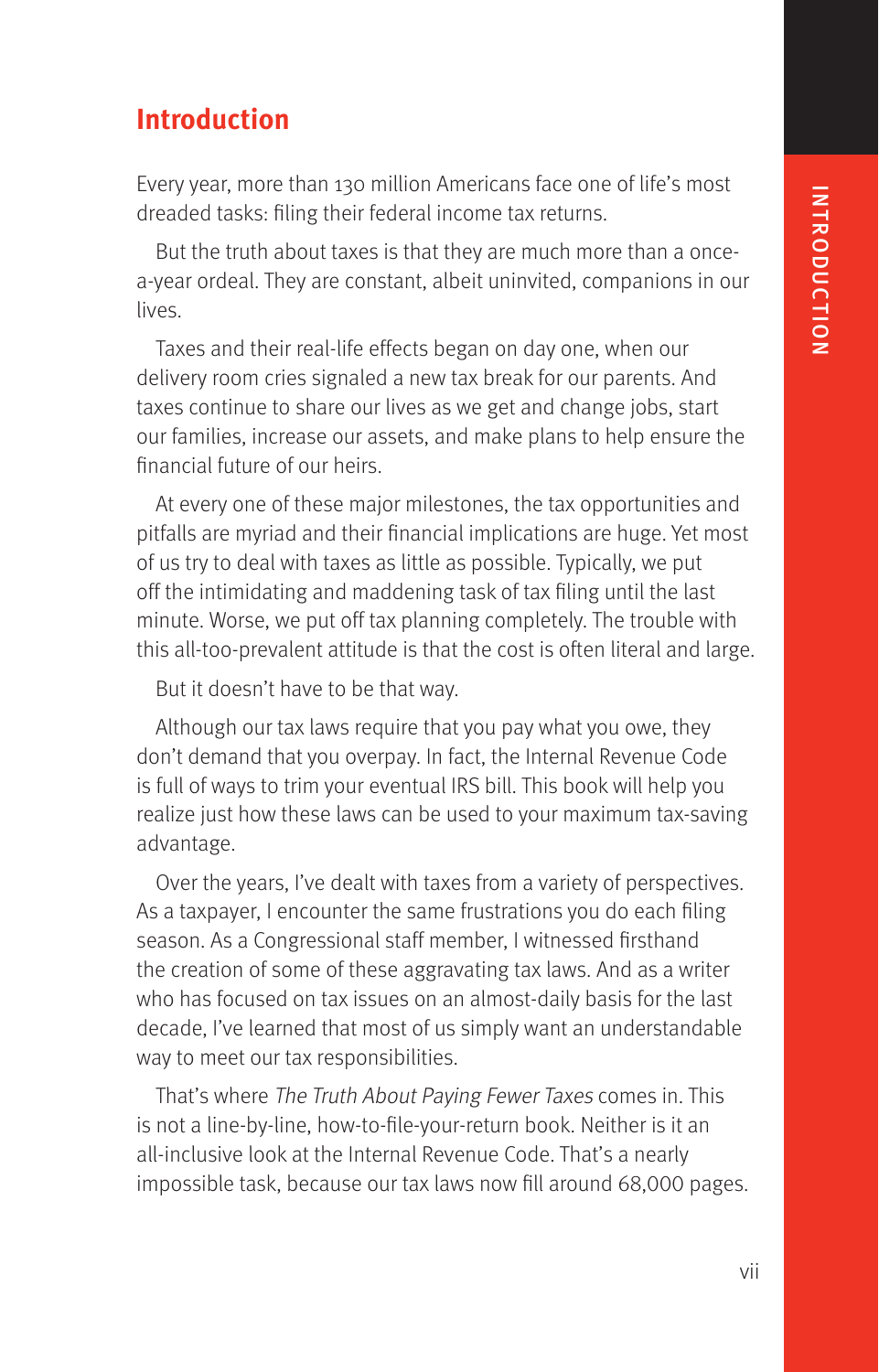Rather, it's an overview of key tax laws that affect the lives of most of us and the truth about how to make them work in our favor. When you finish reading, you'll be ready to tackle your taxes or discuss them more confidently with your tax adviser, with a solid grasp of what to expect, avoid, and make the most of.

The core of the book is organized around the major life stages that offer many tax obstacles and opportunities: how taxes and tax breaks apply to your family, your career, your home, your investments, and your eventual retirement.

Sandwiching those high points in your life are some universal tax considerations, starting with a look at general filing issues, tips, and ways to reduce your taxable income, and closing with some compliance concerns and a discussion of special tax circumstances.

Regardless of where you are in your personal and tax-paying life, you'll find a chapter or two or more that affects you. Perhaps only one section applies to you now; perhaps you can make use of several. Each section, indeed each of the 52 chapters, is self-contained, so read this book at your own pace, picking and choosing chapters as your circumstances demand.

But don't be afraid to check out those areas in which taxes aren't yet a concern to you. Eventually, they probably will be. And by taking a sneak peek, you'll be prepared when you do embark on a new phase of your life and its tax consequences.

More importantly, with your newfound grasp on the many tax implications at each stage of your life, you'll be able to maximize your tax savings or at least minimize your tax burden.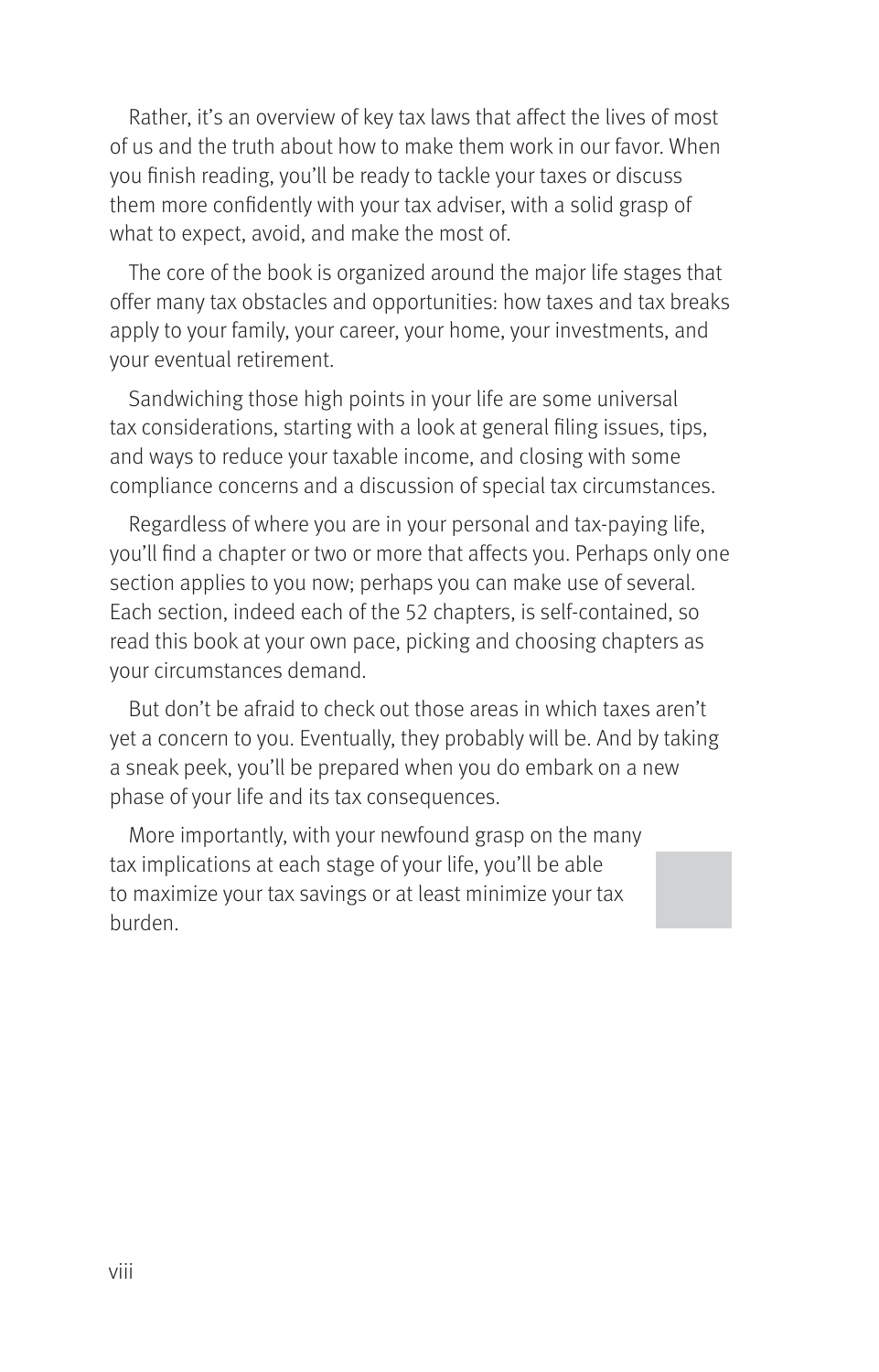PART I: THE TRUTH ABOUT FILING REQUIREMENTS



### Not everyone has to file

*like to pay taxes. With them I buy civilization." —Supreme Court Justice Oliver Wendell Holmes, Jr.*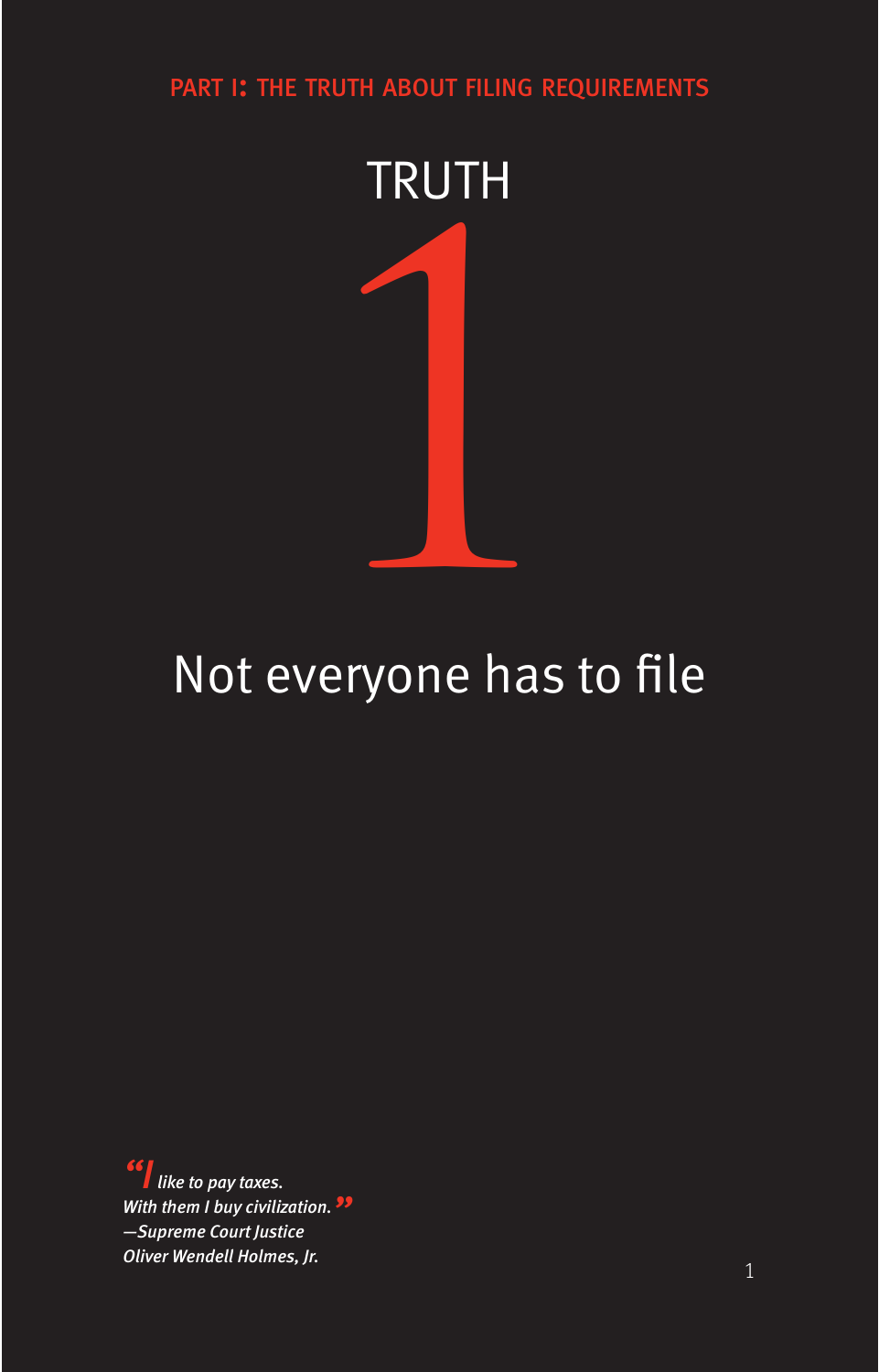Taxes are truly one of the most egalitarian of institutions. Young and old, rich and poor, living in the United States or abroad, most Americans must deal

with paying what has been described as the price of a civilized society.

But the U.S. tax code's reach, while long, is not absolute. In fact, for some folks, April 15 is just another day because they don't have to worry about filing a return.

How do these lucky individuals get off the tax hook? They don't meet the filing requirements. But arriving at that fortunate tax place requires assessment of three different factors.

Generally, whether the IRS requires a 1040 from you is determined by the following:

- 1. Your income
- 2. Your filing status
- 3. Your age

Income—The primary consideration is how much you make. It is, after all, called an income tax. And after you make a certain amount in a tax year, the IRS wants to know about it via a Form 1040 (or 1040A or 1040EZ).

There is, however, no set dollar amount that initiates the filing requirement. There are several threshold amounts, and the IRS

adjusts them each year to account for inflation. That way, you won't find yourself automatically bumped up into a higher tax bracket just because you got a raise. The annual filing requirement amounts are published each year in each of the instruction booklets for Forms 1040, 1040A, and 1040EZ or are available online at IRS.gov.

The primary consideration is how much you make. It is, after all, called an income tax.

But it's not just your salary that counts toward determining the income filing trigger. There are various types of income that, if the total is large enough, trigger the filing requirement.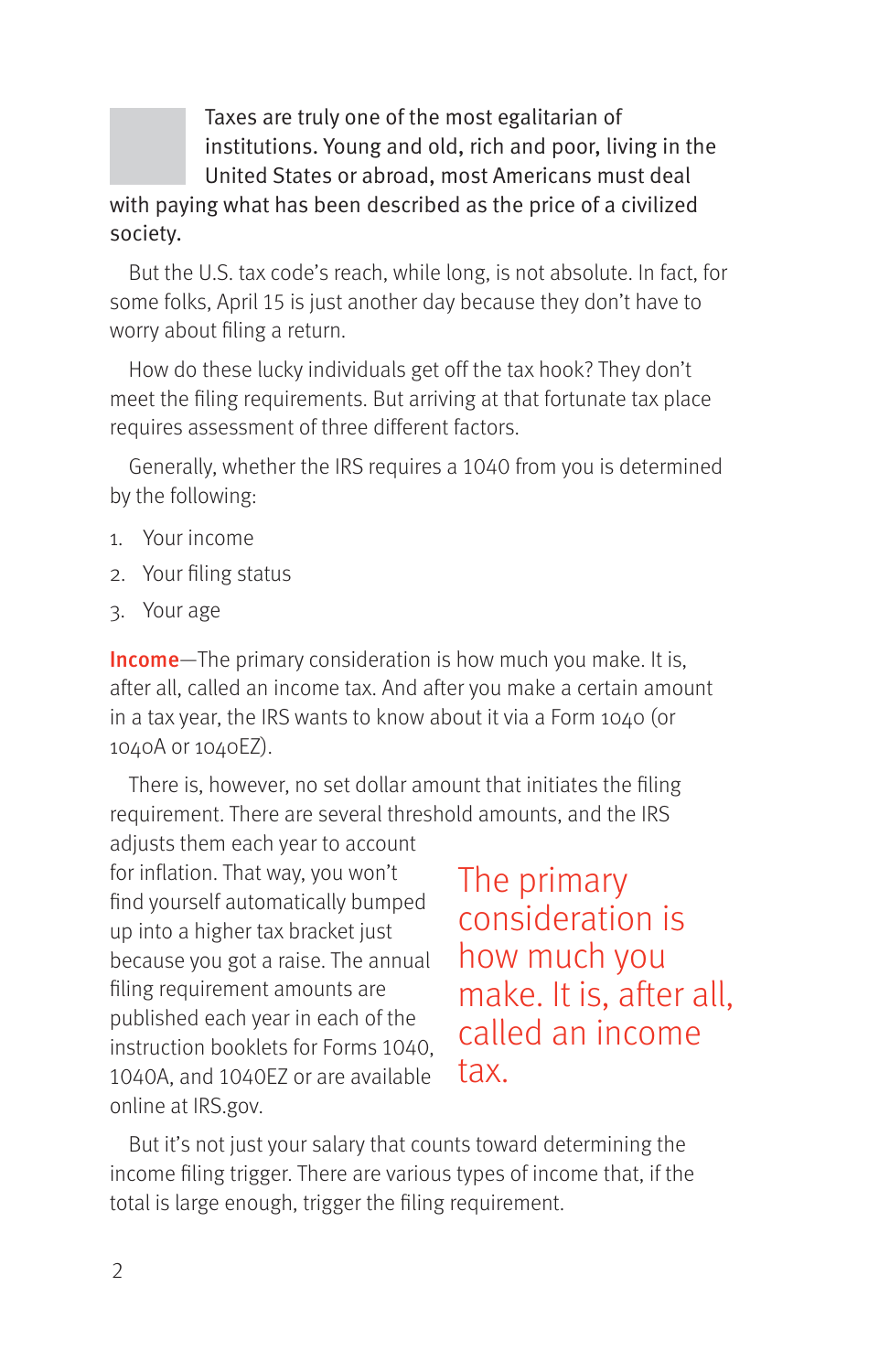TRUTH

TRUTH<br>1 Gross income is all the compensation you receive. It can be as money, goods, property, and even services. Income from sources outside the United States also must be counted when considering whether you make enough to require a 1040 submission.

Self-employment income, either as your full-time job or a weekend enterprise, also is part of the equation. The trigger for filing in this case is \$400. If you are married and live in a community property state, half of any income your state law deems community earnings may be considered yours. This amount affects your federal filing requirement, even if you and your spouse do not file a joint return.

Filing status—In addition to inflation, the income amounts that determine whether you must file also vary depending upon your filing status. You can choose from single, married filing jointly, married filing separately, head of household, and widow or widower with a qualifying child.

In most instances, the required income amount for a single taxpayer is half that of a couple who sends in a joint return.

However, if a husband and wife decide to file separate returns, the income threshold for each is substantially lower. Why isn't it the same as single filers? In part, the tax laws want to reward joint filings because it makes the processing easier. Some tax benefits are not available to "married but separate filers," which makes things more complicated for taxpayers and IRS examiners alike.

A head of household taxpayer is one who is supporting others. Because of that, the income trigger amount for this status is a bit more than for single taxpayers. Similarly, a widow or widow raising at least one dependent child is allowed to earn even a bit more before he or she must submit a return.

Age-Finally, your age can affect whether you must file a return.

Youngsters are not automatically off the tax hook. When a child earns money, he or she must face the same tax consequences as other taxpayers. However, when a child is also the dependent of another taxpayer—that is, he or she can be claimed on another person's tax return for that person to obtain some additional tax benefits—different filing requirements apply.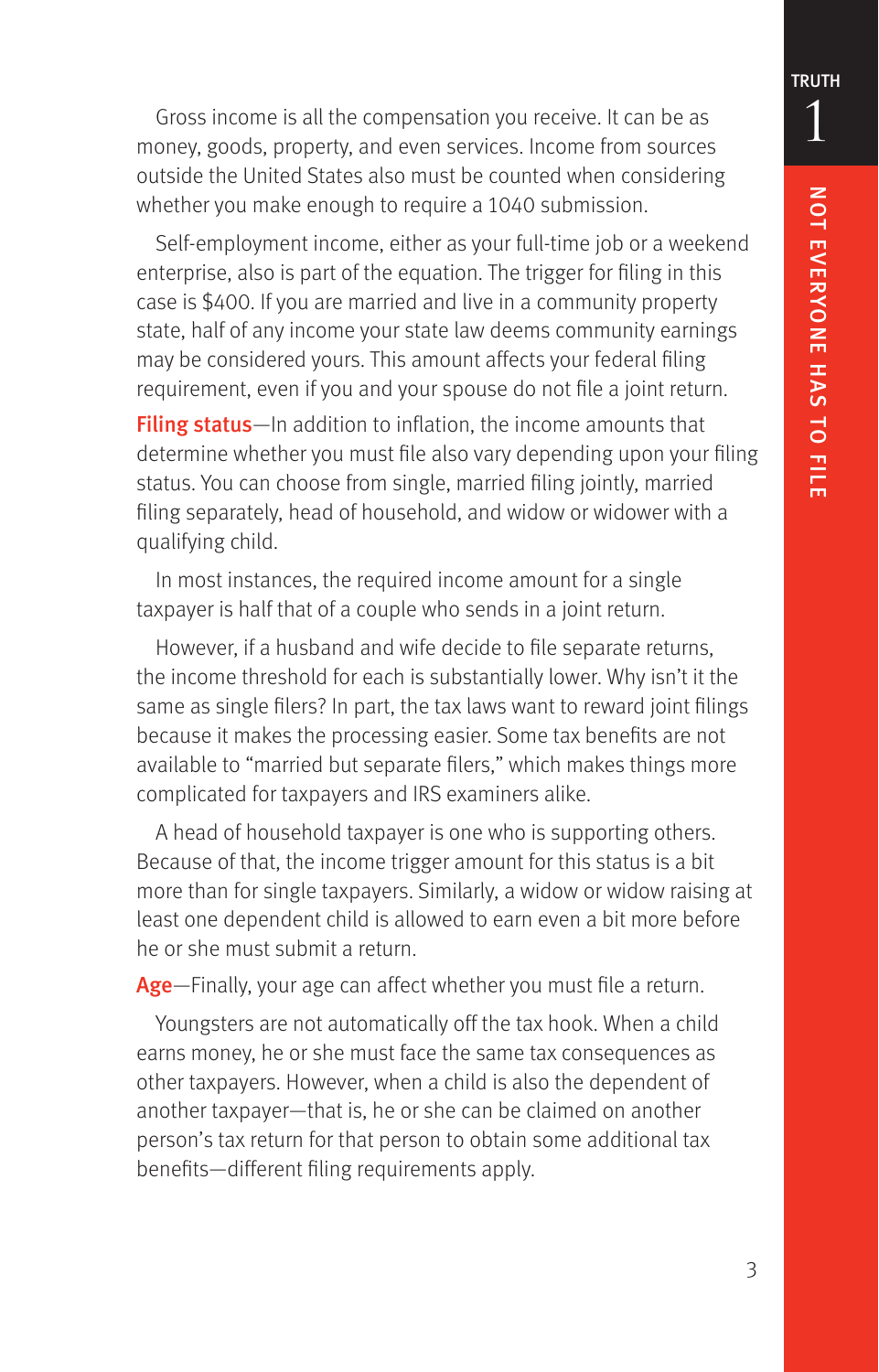A dependent filer must take into account both money earned from a job, as well as income from investments. How much income from each of those two sources determines whether the dependent must file his or her own tax return.

While dependents typically are children, a dependent could be an adult relative. And that dependent, regardless of age, much use the formula for determining whether he or she must file.

Older taxpayers, however, do receive some other special consideration when it comes to determining whether they must file.

If you are 65 or older, you are able to collect more gross income than other taxpayers before you must  $file.$ 

If you are 65 or older, you are able to collect more gross income than other taxpayers before you must file.

Vision issues also can bump up the amount of money necessary to require filing. This extra income amount is calculated separately and could make a difference as to whether you must file, regardless of your age.

Other considerations—The general tax-filing requirements apply not only to U.S. citizens, whether living in America or abroad, but also to residents of Puerto Rico and resident aliens—that is, persons whose permanent residence is in the United States but who are not citizens.

Even if you don't have to file, sometimes it literally pays to do so. If you're due any refund amount or you're eligible for certain tax credits, submitting the proper paperwork to the IRS is the only way to get that money.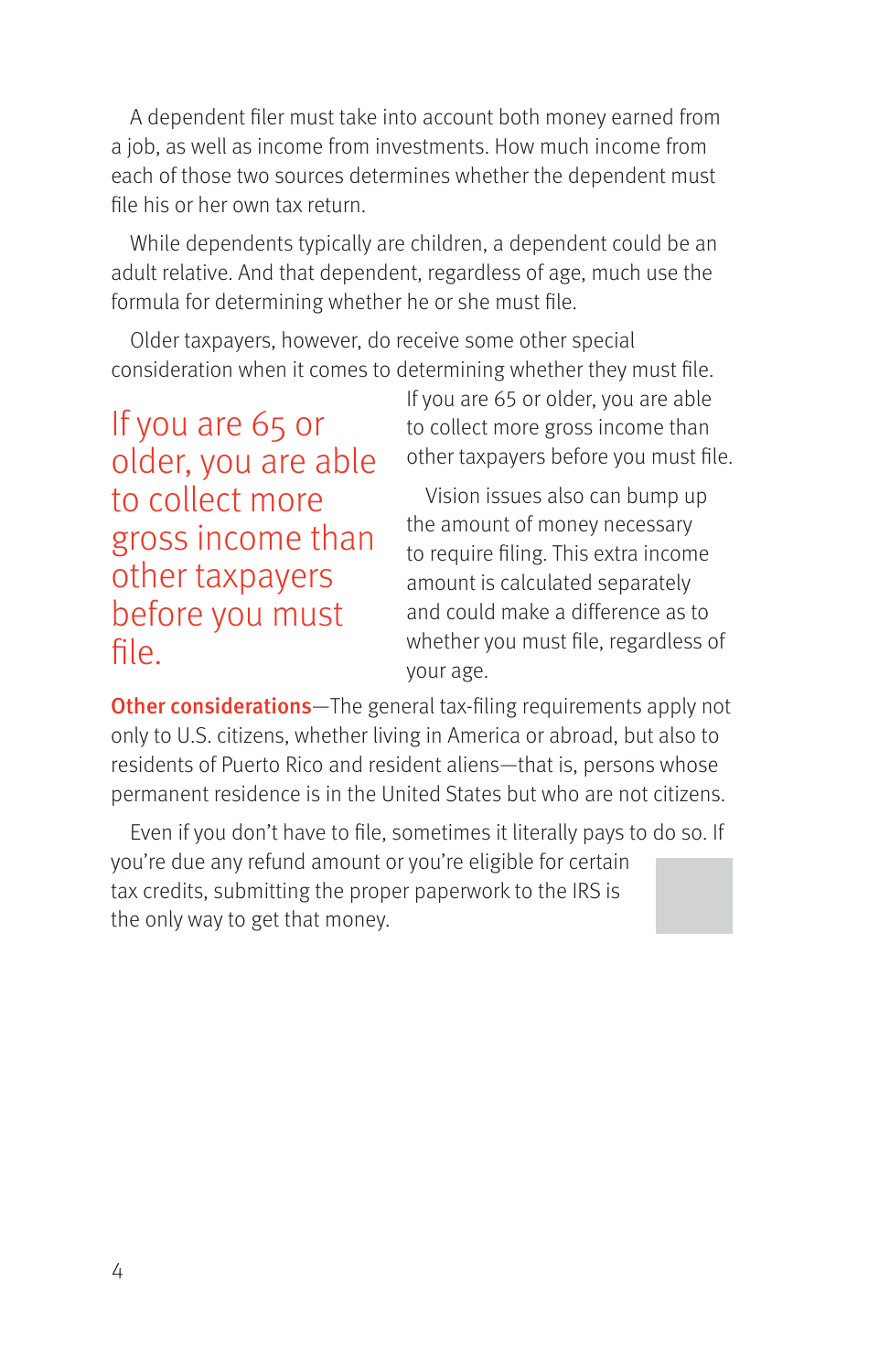

### Figuring out your filing status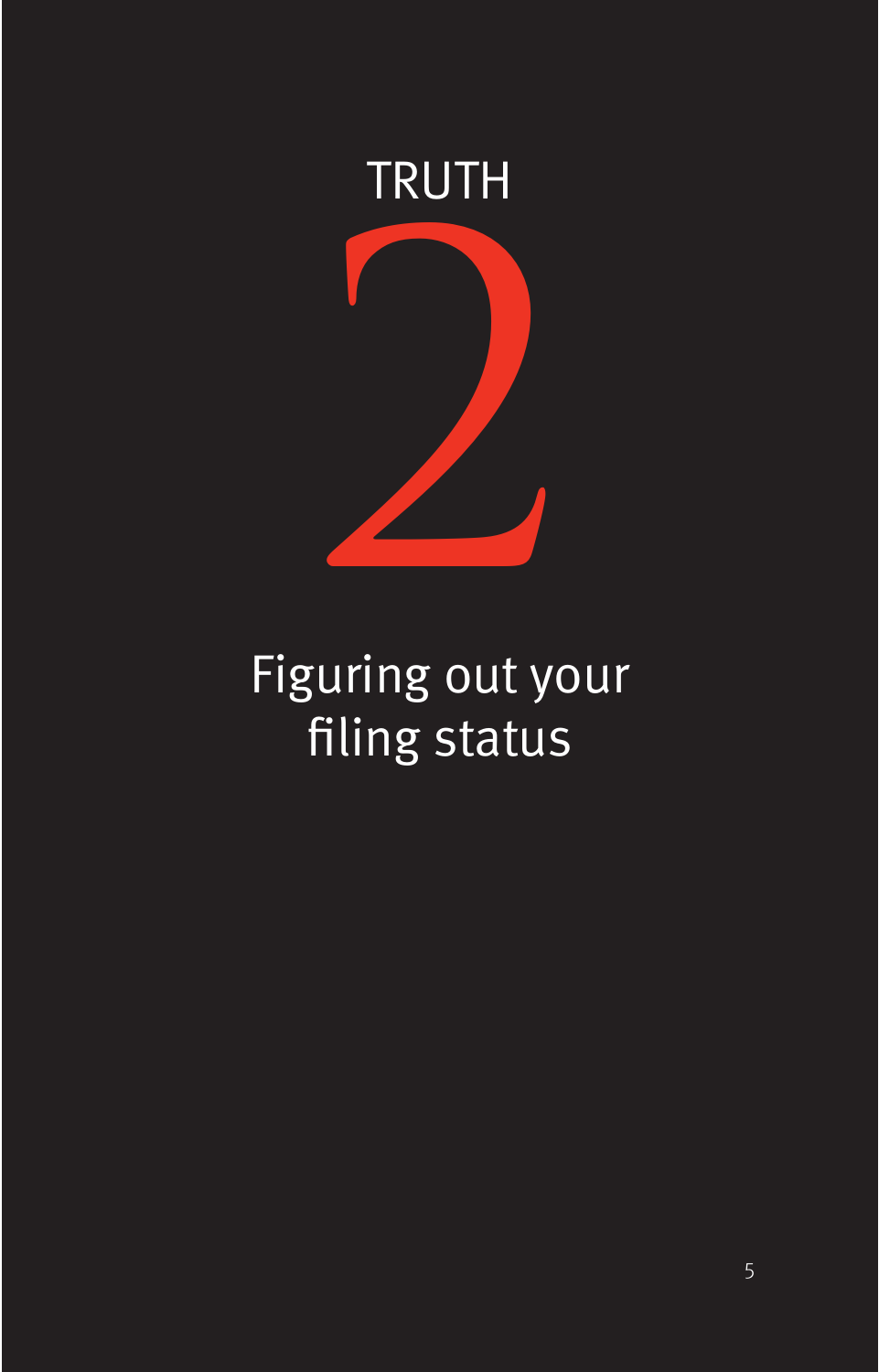Every taxpayer's situation is unique. But the Internal Revenue Service gives us just five categories, or filing statuses, to choose from when we prepare our returns. They are single, married filling jointly, married filing separately, head of household, or qualifying widow or widower with a dependent child.

Given such limited choices, you would think picking the appropriate one would be a snap. It can be. But some of us need to take a little more time to ensure that we select the appropriate, and most tax-advantageous, status.

Your filing status is based on your marital status on the last day of the tax year. But, as is often the case when it comes to taxes, it's not that cut and dried. Some folks are able to file a couple of ways. Married couples can send in one 1040 or two. And the wrong choice could be quite costly.

Filing status, along with your income and age, helps determine whether you need to file a return at all. It's also a factor in your ability to claim certain tax breaks and determines just how much of a standard deduction you can claim.

**Single**—Single filing status is available to unmarried individuals. This is taxpayers who have never been married, are divorced, or are legally separated under a divorce or separate maintenance decree.

Remember, the last day of the tax year is the determinant. If you were married from Jan. 1 through Dec. 30, but your divorce is final on Dec. 31, you are considered unmarried for the full year.

Married filing jointly-Similarly, if your wedding was Dec. 31, you are considered married for that

Filing status, along with your income and age, helps determine whether you need to file a return at all.

tax year and are able to file jointly. But you don't necessarily need a marriage certificate to qualify for this status. In addition to having a formal marriage certificate, the IRS also considers you married for tax purposes if, on the last day of the tax year, you are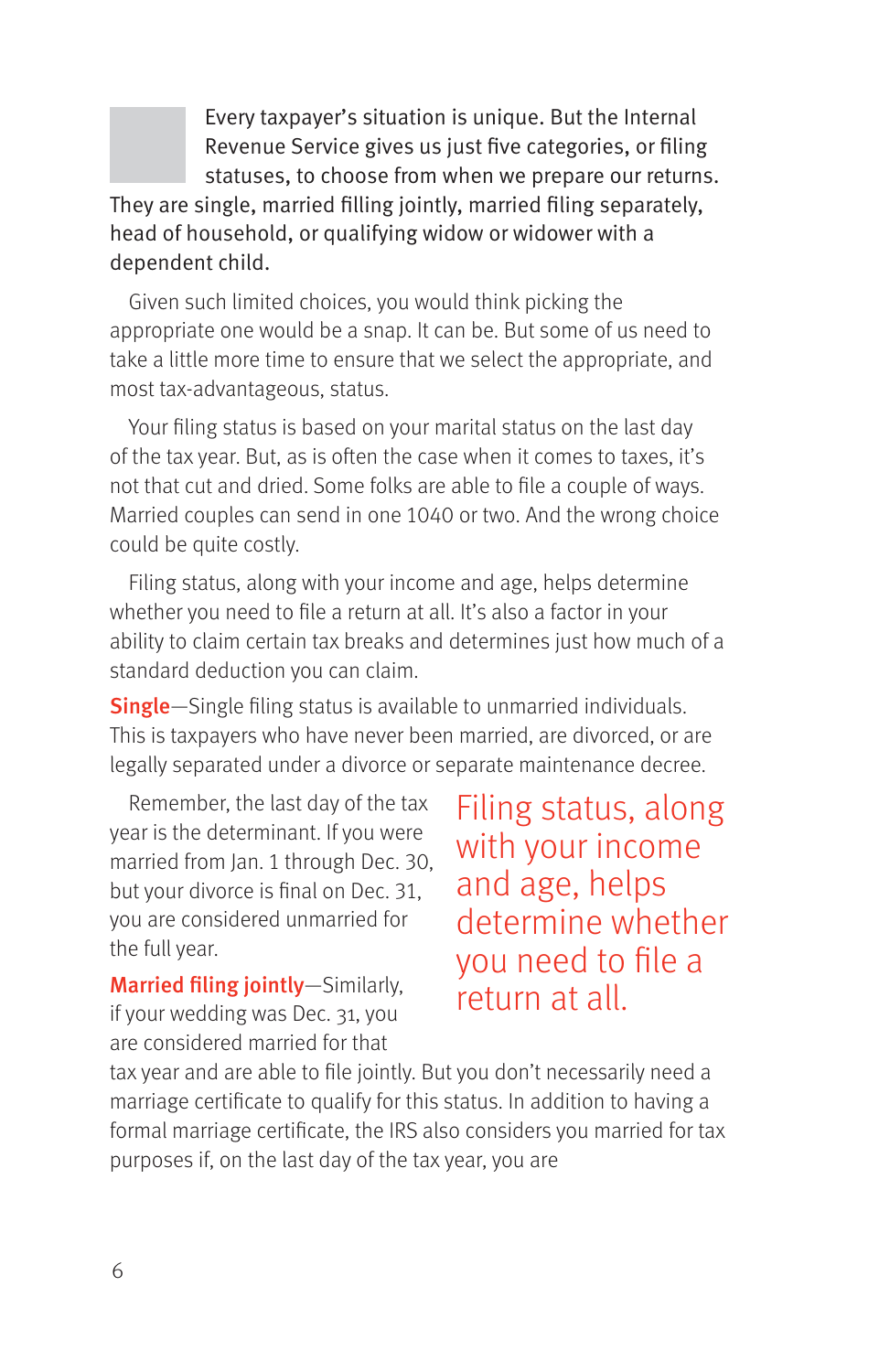$\overline{R}$ 

- **E** Living together in a common law marriage recognized by the  $\overline{2}$ state in which you live or by the state where the common law marriage began
- Married and living apart, but are not legally separated under your state's law
- $\blacksquare$  Separated under an interlocutory—that is, not final—decree of divorce

In some cases, a marriage certificate is no good when it comes to filing jointly. Although same-sex marriages and civil unions are recognized by some states, federal law explicitly states that for IRS purposes, a marriage means only a legal union between a man and a woman as husband and wife.

If your spouse died before the end of the tax year and you did not remarry, you can still file a joint return for that year. Don't be confused by the qualifying widow/widower status: you'll find more on it in a few paragraphs.

Joint filing is the choice of most couples. Not only is it convenient for both you and your spouse, as well as the IRS, which then has to examine only one return for two people, you could lose some tax breaks if you file a separate return.

A joint return, however, does have some potential drawbacks.

When you and your spouse combine all your personal financial information on one form, you each are responsible for any tax that results, as well as for any possible tax penalty that might come from the combined filing. This shared tax liability applies even if only one spouse earned income.

Married filing separately—Because of potential tax troubles, some couples file separate returns. This is common when marriages are on the rocks or when one spouse suspects the other of using overly aggressive tax techniques.

But there are other, less sinister and potentially tax-cutting reasons to file two 1040s. For example, some tax breaks have limits that are easier for one, rather than two, taxpayers to meet.

Take medical deductions. To be claimed as an itemized deduction, medical expenditures must exceed 7.5 percent of a filer's adjusted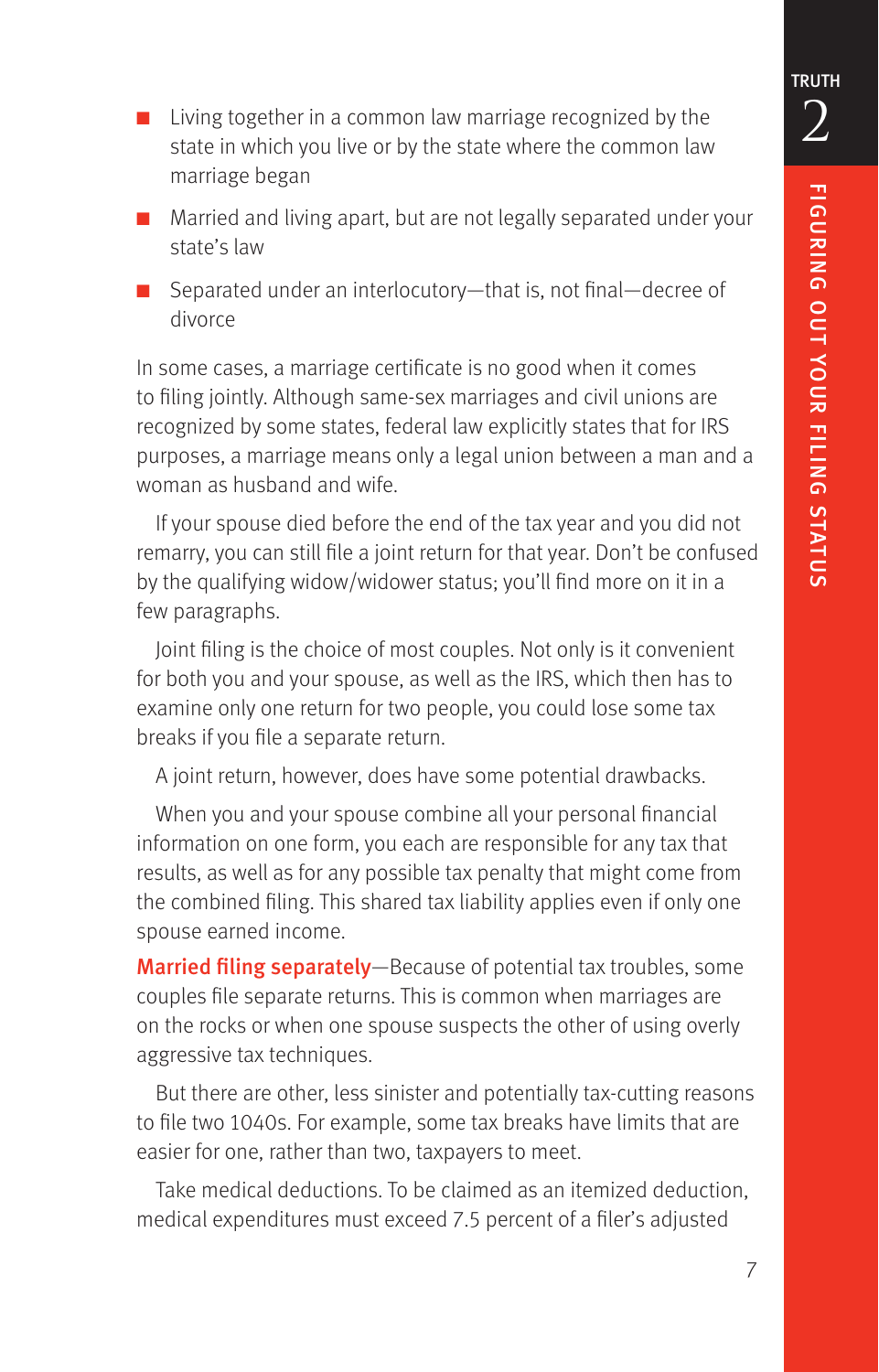gross income. If a couple makes a combined \$100,000, this means they must have eligible health-related costs of more than \$7,500 to get any tax break. But if the medical costs were primarily for the wife and her income alone was \$40,000, her expenses over \$3,000 would be deductible.

The goal is to use the filing status that produces the lowest combined tax.

Head of household—This filing status is a great benefit for single people with dependents.

When you provide more than half the cost of keeping up a home for yourself and a qualifying person who lived with you for more than six months, head of household status will get you a larger standard deduction. Your tax rate also will likely be lower than the rates for single or married filing separately taxpayers. In some cases, married persons living apart might qualify for this status.

**Qualifying widow/widower**—After you have lost a spouse and no longer are able to file a joint return as discussed earlier, if you still have children at home, look into this filing status. It essentially gives you the basic filing advantages (for example, larger standard deduction) of married joint filers.

The qualifying widow or widower status can be used for two years following the year a spouse passes away as long as the surviving spouse cares for a dependent child. The child must live in your home for the full tax year, and you must pay for more than half the cost of keeping up that home.

When a surviving spouse no longer qualifies for this status, he or she would file as a head of household if the kids are still living at home or, with no dependents to claim, as a single taxpayer.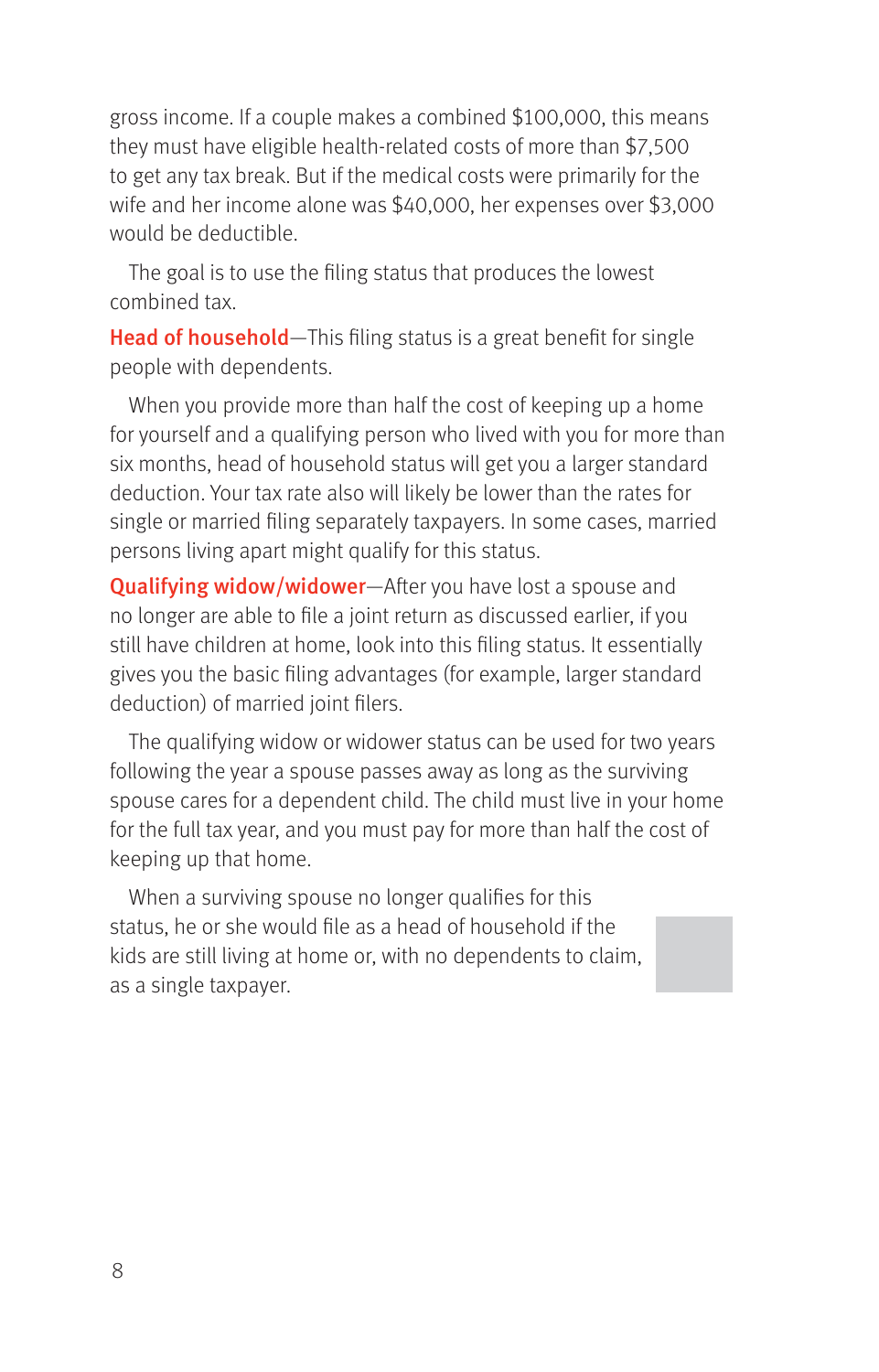

### Filling out the right form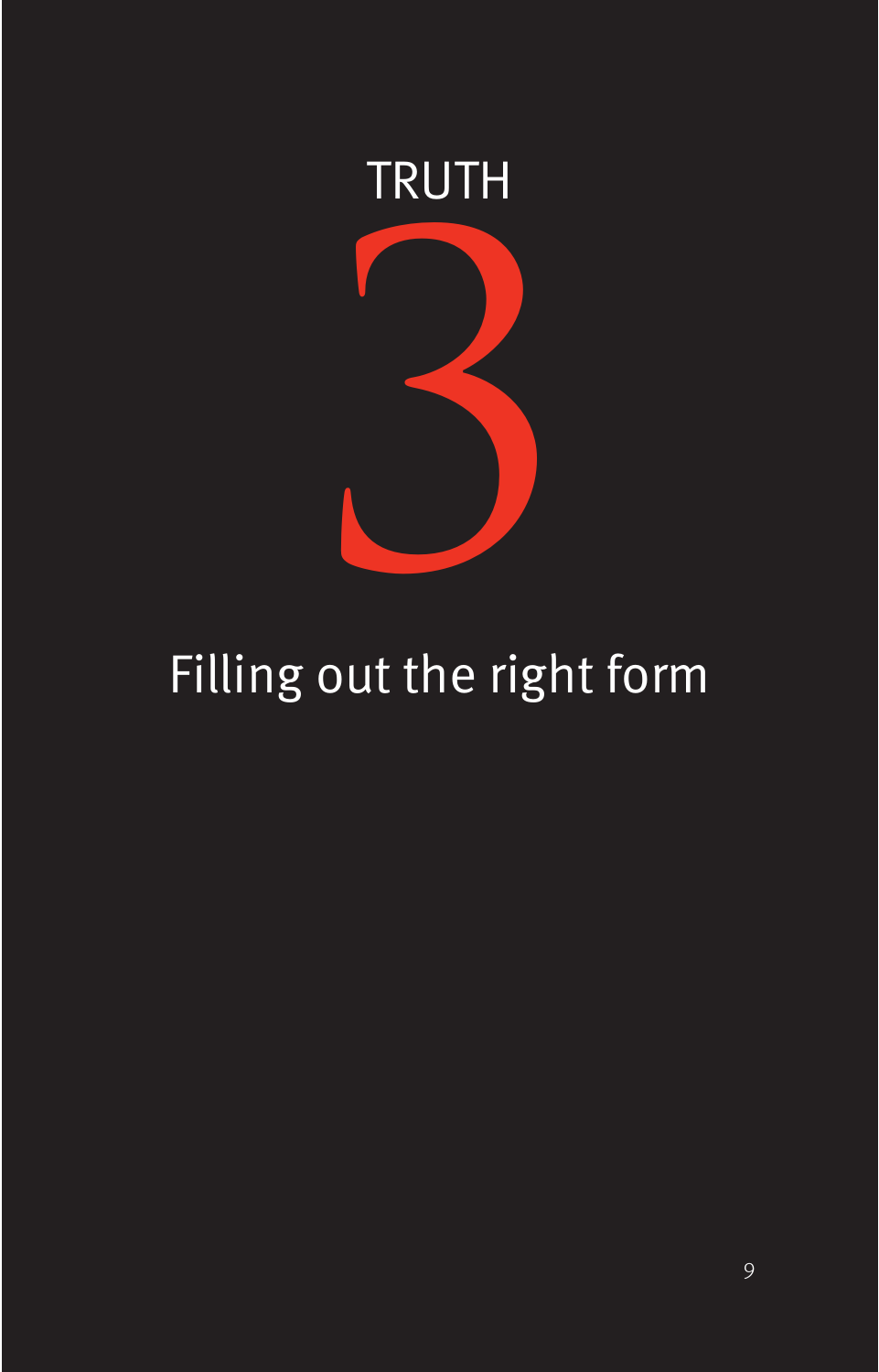#### 1040. It's the most feared number in America, especially when April 15 is fast approaching.

Form 1040 is the tax document, the one millions of us complete to report our income and figure any associated federal taxes or refunds due.

There are, however, three 1040 versions. Picking the appropriate one could save you money.

Form 1040EZ-Because tax filing is a dreaded task, the allure of an official form labeled EZ is understandable. And for many people, this simplest of the three 1040 versions is the perfect filing answer.

But there are some restrictions. The main one is income, both the amount and type. You must make less than \$100,000 to file the EZ. Even if you meet the income limit, if your earnings include interest of \$1,500 or more, you cannot use the form. Neither is it available if you're living off of retirement account distributions.

Other 1040EZ prerequisites include the following:

- $\blacksquare$  You be a single taxpayer or couple filing jointly.
- **Nou have no dependents.**
- $\blacksquare$  You are younger than age 65. If you file a joint return, your spouse also must meet the age requirement. Be careful if you or your spouse were born on Jan. 1. In this case, for filing purposes the IRS considers you to have turned 65 the prior year, meaning you can't file the F7 form.

One thing that catches the eyes of many taxpayers is the 1040EZ's standard deduction amounts; they're larger than the amounts shown on the other two 1040s. Don't let that alone entice you to use the form; in reality, the standard deduction amounts are the same regardless of which 1040 version you use. The form simply combines the standard deduction and exemption amounts.

That's a nifty shortcut, but this form offers only one additional tax break, the earned income tax credit (EITC) that is designed for lowerincome workers.

Form 1040A—Form 1040A is twice as long as 1040EZ, but it offers many more opportunities to save on taxes. It also can be used by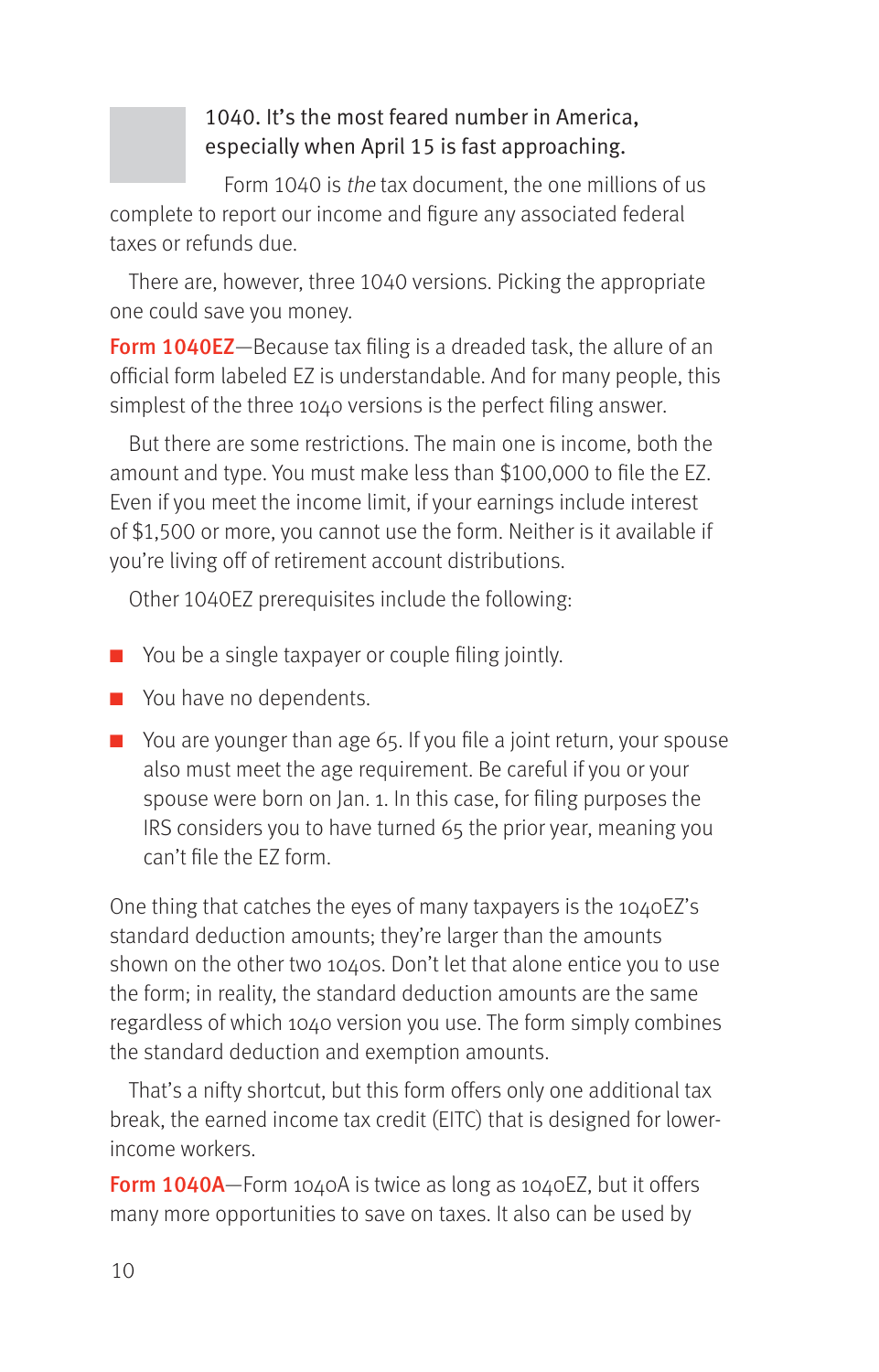$\sqrt{2}$ 

taxpayers who file using any of  $\overline{\phantom{1}}$  Form 1040A is  $\overline{\phantom{1}}$  3 the five filing statuses (single, married filing jointly, married filing separately, head of household, or qualifying widow/widower).

It does, however, have a few limitations. Your income must be less than \$100,000. But you are

twice as long as 1040EZ, but it offers many more opportunities to save on taxes.

allowed to report more interest and dividend income. When it comes to capital gains, though, only capital gains distributions, not profits or losses from the sale of assets, are allowed on this form.

Older taxpayers will find the 1040A more amenable. Pension and other retirement income can be reported on this form. Even better, the 1040A allows age 65 or older and visually impaired filers to claim a larger standard deduction. Elderly and disabled individuals also can claim a special credit on 1040A.

In addition, 1040A offers four income adjustments, also commonly called above-the-line deductions because they are found on page 1 of the form, just above where you enter your adjusted gross income, or AGI.

The 1040A above-the-line deductions that help reduce your taxable income are educator expenses, traditional IRA contributions, student loan interest, and higher education tuition and fees.

More tax-cutting options are available through seven credits found on Form 1040A. In addition to the EITC found on the EZ and the previously mentioned elderly or disabled credit, Form 1040A allows you to claim the child, additional child, education, dependent care, excess Social Security withholdings, and retirement savings credits.

Form 1040—If you want the most tax-saving chances, use the long Form 1040, the granddaddy of tax forms. It first appeared in 1913 just after ratification of the 16th Amendment, which gave Congress the authority to enact an income tax. Today's Form 1040 is packed with ways to report, and reduce, more types of income.

Form 1040 can be filed by a taxpayer using any filing status. It's required if your earnings are larger, you itemize deductions, or you have a variety of investment and other income, such as selfemployment earnings, to report.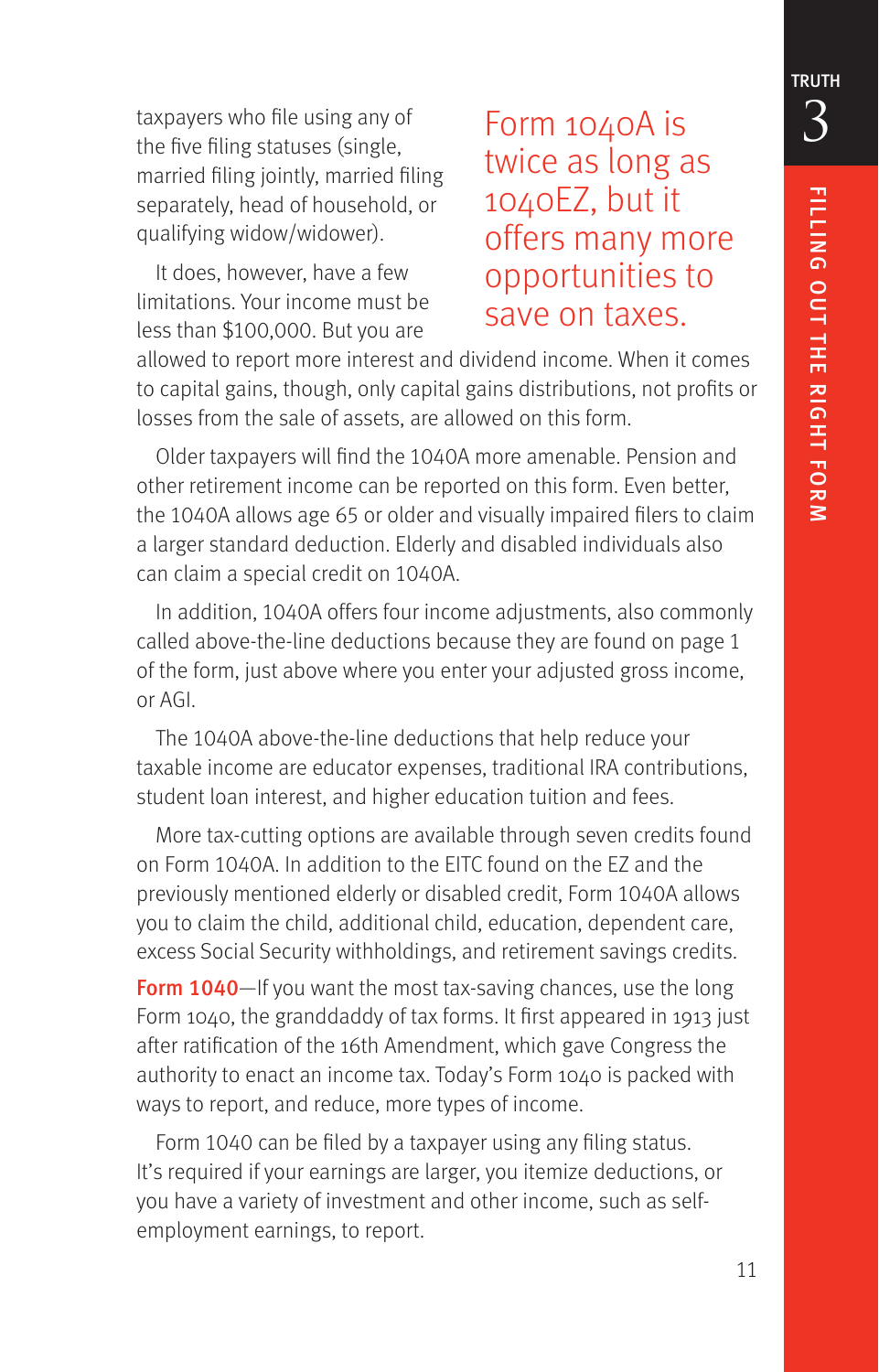Form 1040 also is closely associated with another well-known piece of filing paperwork, Schedule A. This is the document used to itemize tax-deductible expenses, such as medical costs; homerelated expenses (mortgage interest and property taxes); other taxes (state income or sales taxes); and charitable donations.

Some of these deductions are limited to certain percentages of your adjusted gross income. Your overall itemized deductions also might be reduced if you earn over a certain amount. But if you have enough allowable expenses to exceed the standard deduction amount available for your filing status, you should itemize. And that requires you to file the long Form 1040.

This longest form also offers more than a dozen above-the-line deductions. As with the 1040A, these tax breaks, officially called "adjustments to income," allow you to subtract certain amounts from your gross income. And although most people file Form 1040 because they itemize, you can claim above-the-line deductions regardless of whether you also file Schedule A.

In addition to the educator expenses, IRA contributions, student loan interest, and tuition and fees deductions found on the 1040A, the bottom of Form 1040's first page offers deductions for alimony payments, moving expenses, a portion of self-employment taxes, and contributions to certain self-employment retirement and various health savings accounts. Several specialized deductions also are found only on Form 1040. Details on each of the above-the-line deductions are found in the form's instruction book.

When you flip over the Form 1040, you'll find the tax-saving opportunities afforded by various credits. In addition to those found on the other two returns, Form 1040 offers the foreign tax credit and half a dozen specialty credits, such as breaks for electric and other alternative-fuel vehicles, prior-year minimum tax paid, and several business credits.

Of course, the additional tax-saving possibilities of the longer Form 1040A and Form 1040 require more time and extra schedules. But that price usually is more than offset by a reduction in your tax bill.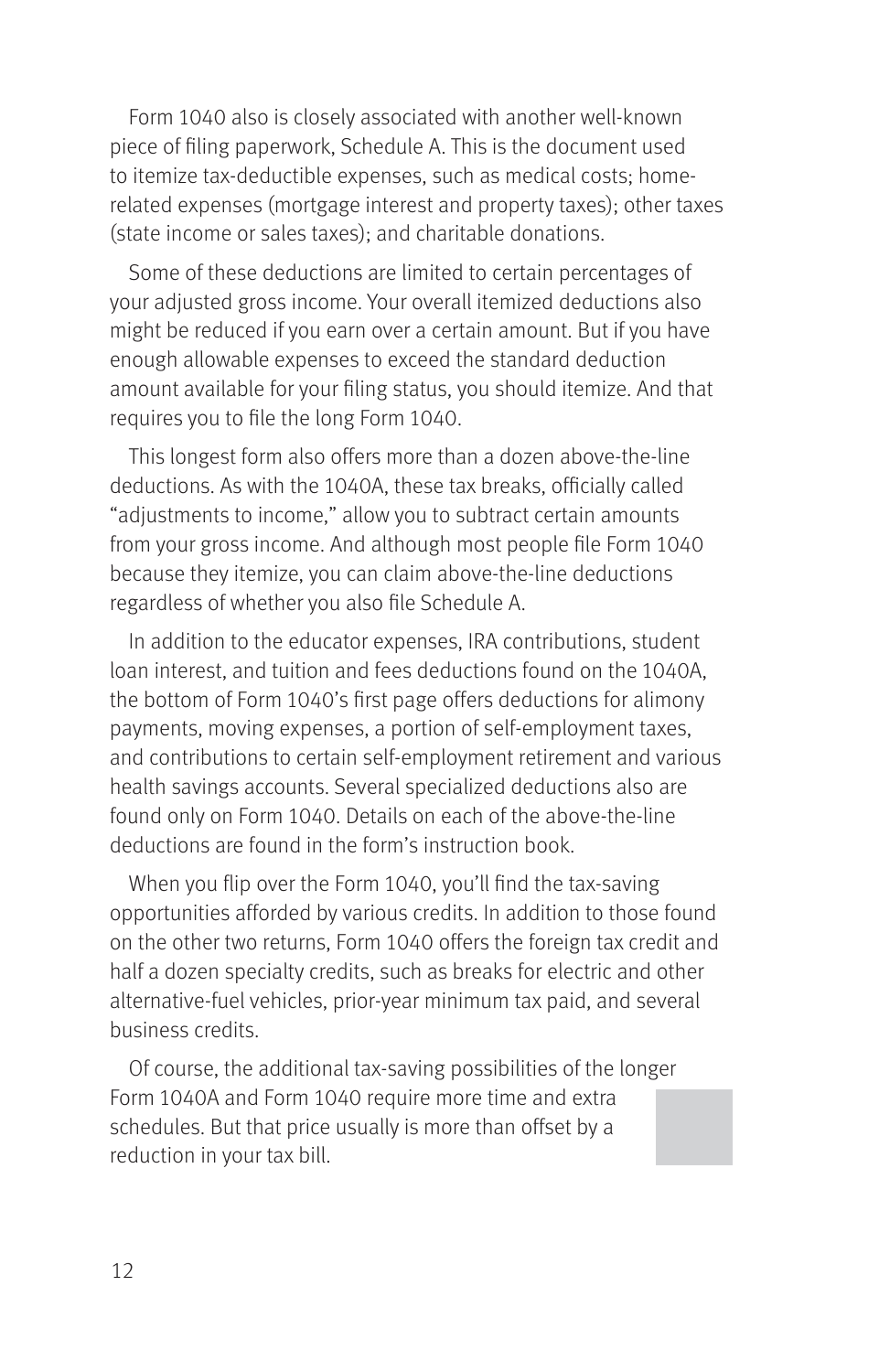

## Meeting filing deadlines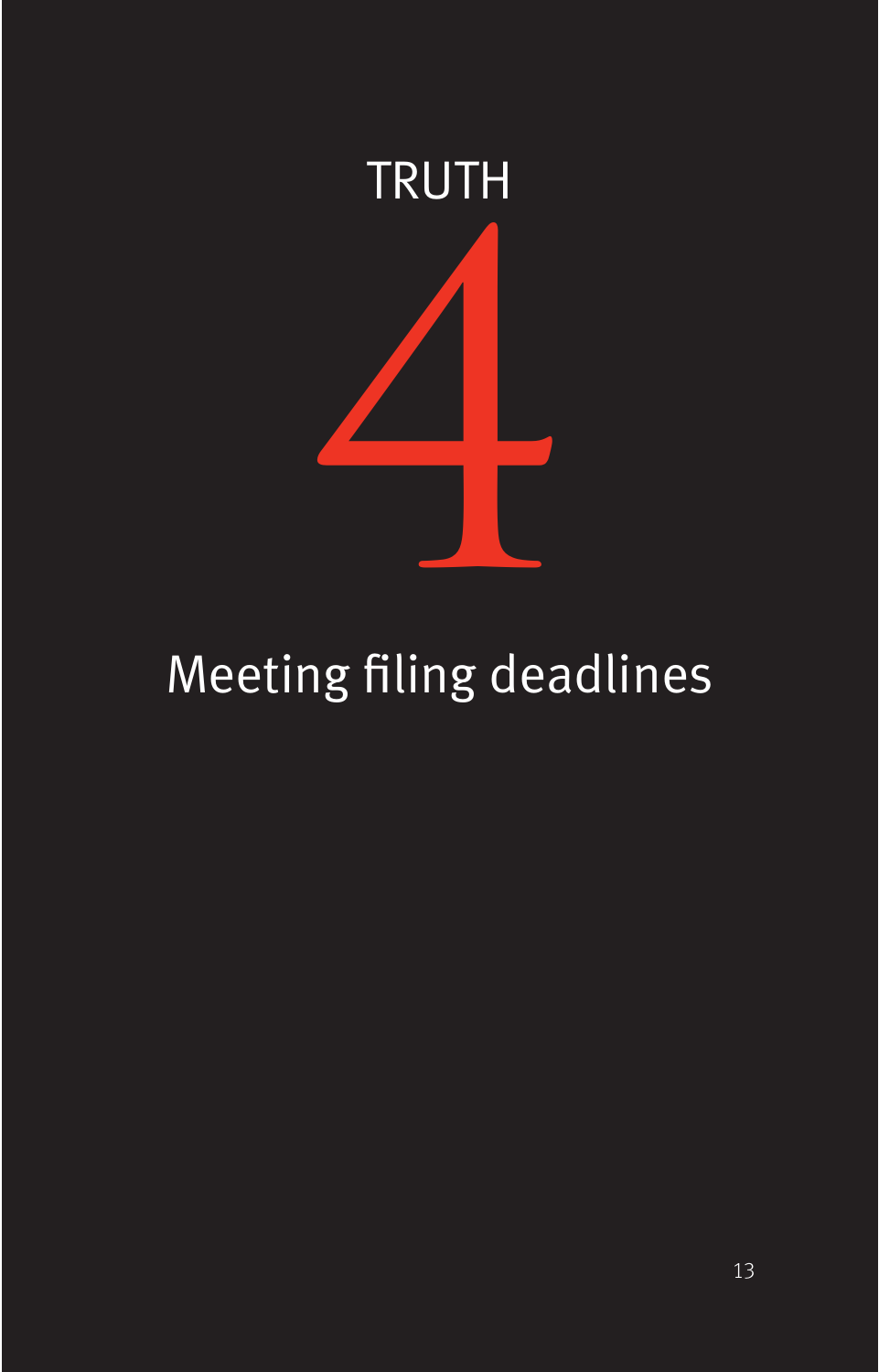The Internal Revenue Service is all about numbers, and that includes dates on calendars. If you don't file your return on time and if you owe tax, you'll face penalties

#### and interest.

Everyone knows about April 15, the day tax returns are due. But as countless procrastinators can attest, it's when your return must be en route to the IRS, not when the agency actually has to have your 1040 in hand.

The IRS considers a paper return filed on time if it is mailed in a properly addressed envelope, has enough postage, and is postmarked by the due date. The official term, per Section 7502 of the Internal Revenue Code, is "timely filed." The tax code also notes that the date on a U.S. Postal Service receipt for certified or registered mail also qualifies.

As long as the tax mailing has the appropriate USPS cancellations showing it was mailed on or before the due date, the return is considered on time no matter when the IRS actually receives it.

**Private delivery accepted**—What if you're more comfortable using a private delivery service? That's okay with the IRS and has been since 1997.

In these cases, the IRS considers a timely-filed postmark to be the date a private delivery service records in its database that it accepted the tax document or marks that date on the mailing label.

The IRS has designated three companies as authorized private delivery services: DHL Express, Federal Express, and United Parcel Service. If you choose to use one of them, check with its local office as to the company's requirements and pick-up deadlines, as well as the specific private delivery services the IRS accepts.

Filing on time electronically—Electronic filing is popular in part because it enables you to send your 1040 from a personal computer with a simple push of the Enter button.

E-filing also provides an almost immediate acknowledgment that the return is on its way to Uncle Sam. This notification from tax software companies and other electronic return originators is your official electronic postmark.

Technically, an e-filed return is not considered filed until the IRS acknowledges that it has been received and accepted for processing.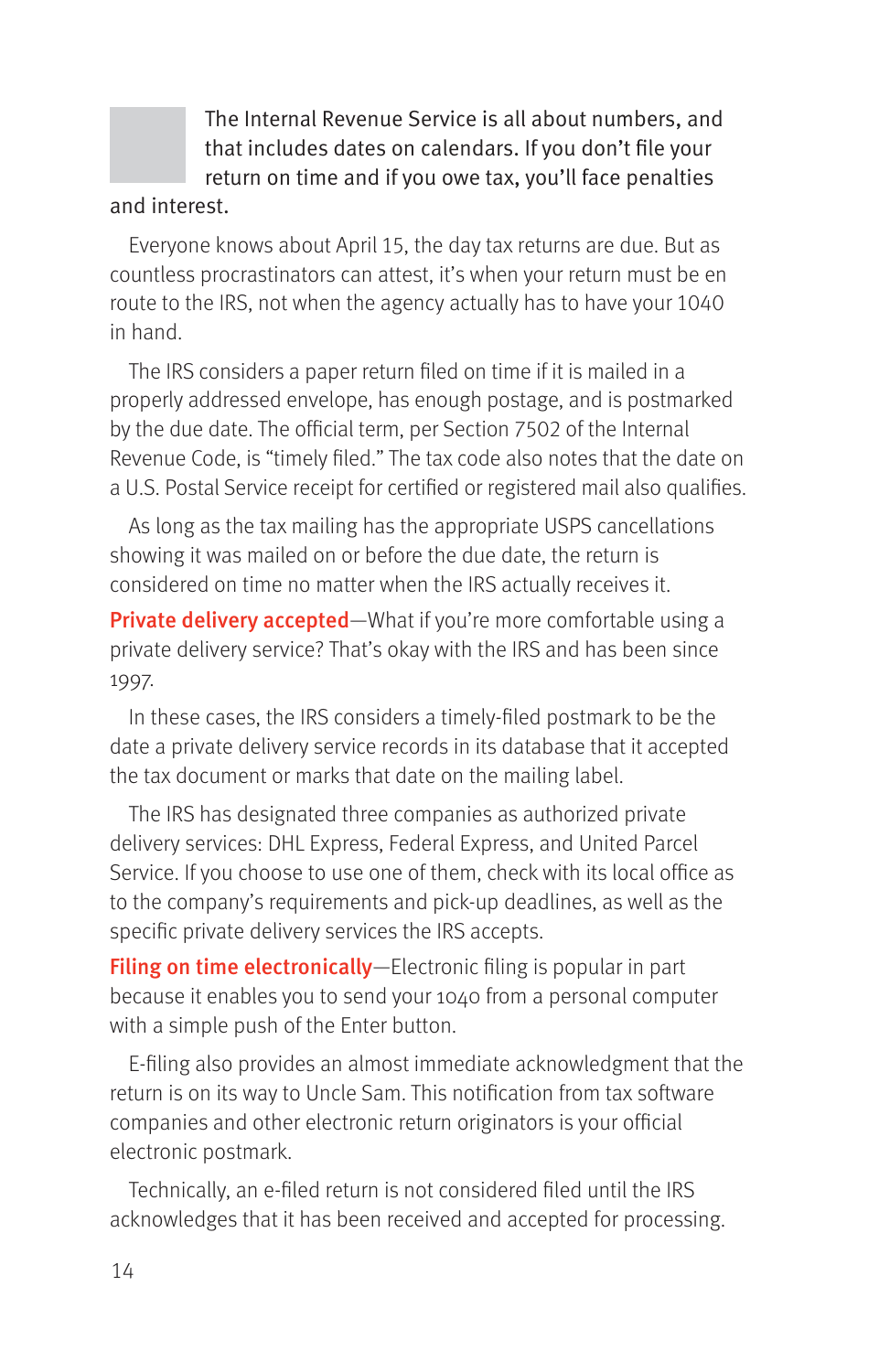**MEETING FILING DEADLINES** MEETING FILING DEADLINES

TRUTH

However, if the electronic transmission Technically, an 14 is successful and completed on or shortly before the due date, the IRS considers it as timely filed.

But don't wait until 11:59 p.m. on April 15 to e-file. Although such a last-minute electronic timestamp is acceptable to the IRS, you run the risk that your online connection might be bogged down by other late e-filers. Worse, your PC could crash, not only causing you to miss the filing e-filed return is not considered filed until the IRS acknowledges that it has been received and accepted for processing.

deadline, but also destroying your entire return.

Pushing the deadline-Sometimes April 15 comes and goes without any tax consequence. That's the case when it falls on a weekend or federal holiday. In these instances, the next business day becomes the official tax-filing deadline.

The IRS also allows you, if you file the proper paperwork, six more months to complete your Form 1040. Submit Form 4868 by the regular April due date, and your filing deadline becomes October 15, or if that date falls on a weekend or federal holiday, the next business day.

Although an extension can be a welcome tax respite, keep in mind that it only gives you more time to file your return. It is not an extension of time to pay any tax you owe. Failure to pay will cause penalty and interest assessments to start accumulating.

There are three ways to file Form 4868:

- **1.** Mail in the paper form, which can be downloaded from [www.IRS.gov.](www.IRS.gov)
- **2.** File it electronically. The form is included in most tax software packages, or eligible taxpayers can find it at the IRS's Free File site. Go to<www.IRS.gov> and type "Free File" in the search box at the top of the page.
- **3.** Pay part or all of your tax bill by credit card via an authorized, private-sector service provider.

The IRS has authorized two companies to process credit cards payments: